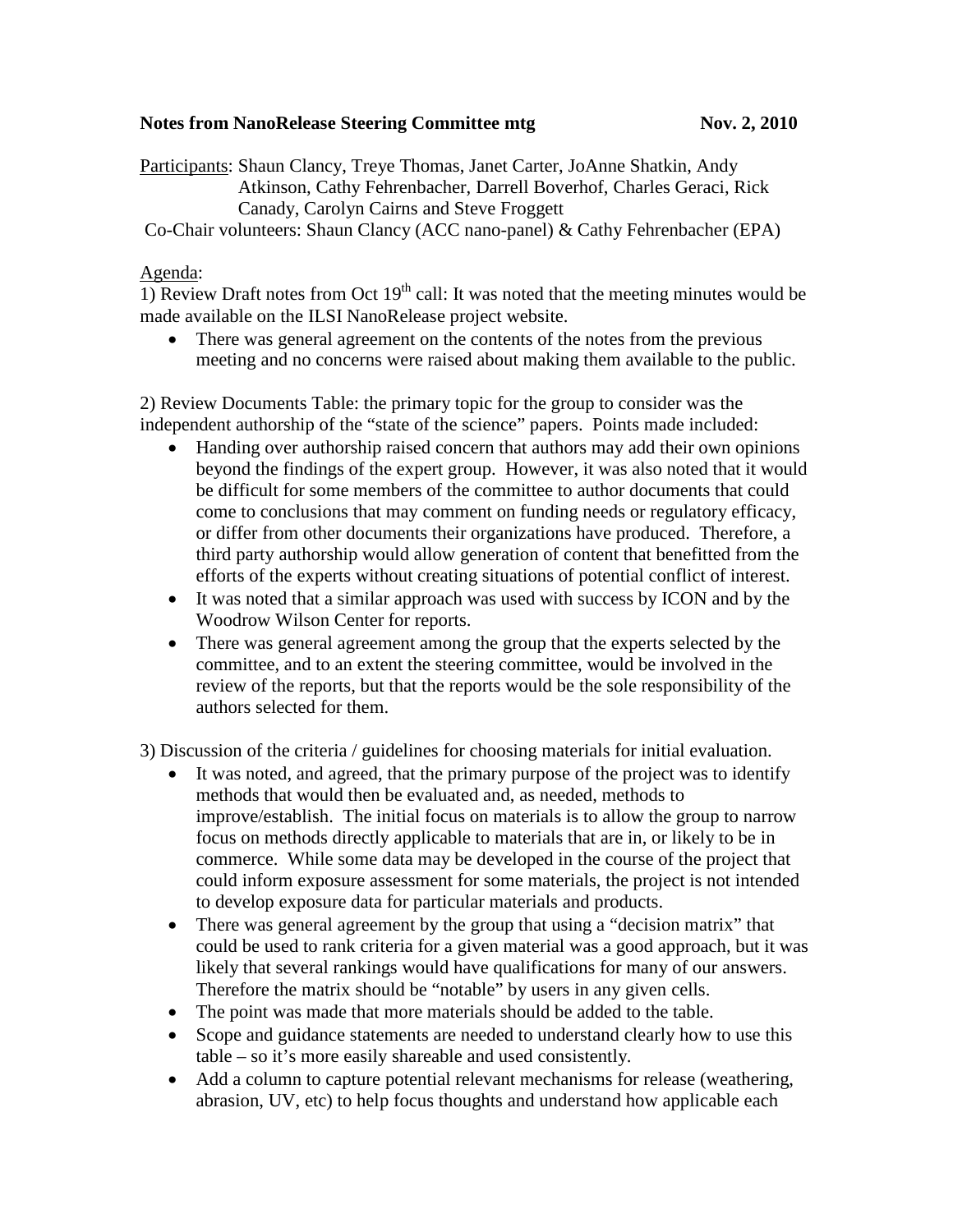material may be for study. Such use scenarios are important to understanding release, maybe we want to consider only a few materials with a high priority. These scenarios could help us identify situations where a material has a high potential for release, so this will likely become very helpful to steer our thoughts.

- After much discussion, the group agreed that rate or degree of potential release from a material across its potential uses, worker and consumer contact scenarios, and life cycles is important to consider as a criteria. Furthermore, exposure potential in any scenario would inform choices, so that for example occupational, environmental, general population exposure potential would be considered in addition to simple release magnitude.
- It was emphasized that the focus of the project would not be to develop release or exposure data per se. Instead, the project focus is to develop methods to measure release.. It was further noted by the group that this project would not be focused on attempting to determine the eventual environmental fate of a released NM.
- Another scope question was raised regarding the various matrices that may contain NMs. The question had two aspects: (1) what range of matrices would be considered, and (2) whether the commonality of their use would guide inclusion. It was agreed that common uses should be considered and that 'solids' like paints and coatings, which do not begin as solid matrices, would be included in the scope of materials for consideration. However, food matrices and/or cosmetics would remain beyond the scope of this iteration of the project because of the different experts and analyses that would be needed.
- The concept of "use" was raised from two perspectives. It was noted that a NM may have an application that would be found in commonly used products and a NM application may be found in a number of different consumer products. The example used was thin film packaging, which may be used in food packaging and/or in electronic components packaging. The group generally felt that both kinds of "common use" were important to consider as criteria for material selection.
- A related concern raised was that the risk assessment and management community is currently focused on hazard or toxicity data for nanomaterials, and that exposure data and analytic techniques for nanomaterials are generally lacking. The opinion of the group was that focusing on the release component may help the nanotech community build data on release that should be helpful in furthering understanding risk.

Capture the release relevant to exposures and receptors and magnitude angle better Keep workplace in here, and life cycle.

- 4) Database: The goal is to collect and consolidated relevant citations, weblinks, wiki's, external projects and to post this material in a searchable database on the ILSI website. The database is intended to help the group understand what research and data is currently available.
	- The group discussed the need to organize it around the criteria and materials matrix, but avoid reinventing what other databases exist.